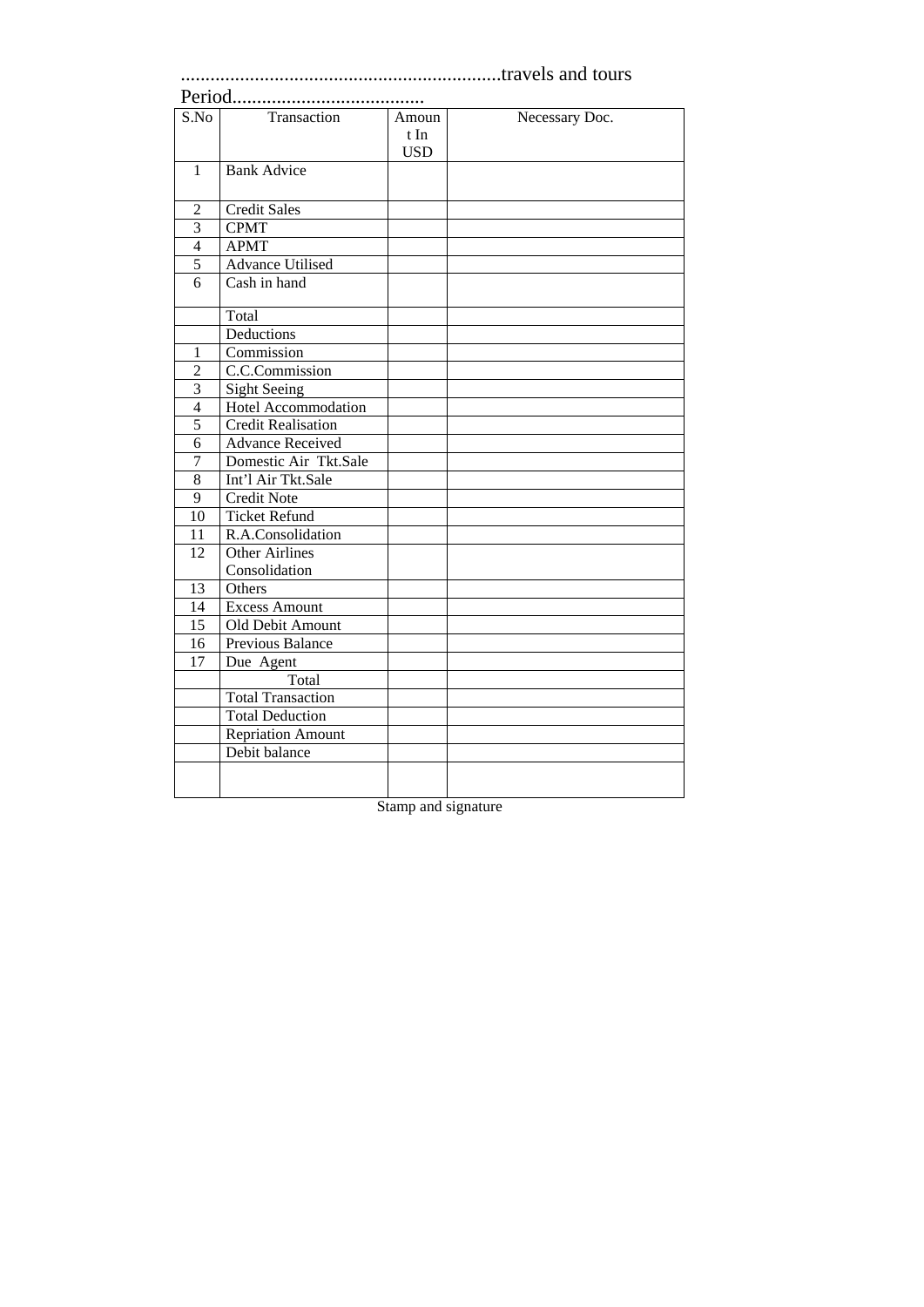Appendix A

From ............................To..............................

| S.No<br>$\sim$ | date | Passenger's<br>Name | Nationality | Passport<br>No. | Name of<br>Airlines | Ticket<br>No. | Route |    | Cost of<br>Ticket | Commis<br>sion | Refund<br>Amount | Repatria-<br>ble | Fair | Where<br>Basis deposited | Remarks |
|----------------|------|---------------------|-------------|-----------------|---------------------|---------------|-------|----|-------------------|----------------|------------------|------------------|------|--------------------------|---------|
|                |      |                     |             |                 |                     |               | From  | To |                   | %              |                  | Amount           |      |                          |         |
|                |      |                     |             |                 |                     |               |       |    |                   |                |                  |                  |      |                          |         |
|                |      |                     |             |                 |                     |               |       |    |                   |                |                  |                  |      |                          |         |
|                |      |                     |             |                 |                     |               |       |    |                   |                |                  |                  |      |                          |         |
|                |      |                     |             |                 |                     |               |       |    |                   |                |                  |                  |      |                          |         |
|                |      |                     |             |                 |                     |               |       |    |                   |                |                  |                  |      |                          |         |
|                |      |                     |             |                 |                     |               |       |    |                   |                |                  |                  |      |                          |         |
|                |      |                     |             |                 |                     |               |       |    |                   |                |                  |                  |      |                          |         |
|                |      |                     |             |                 |                     |               |       |    |                   |                |                  |                  |      |                          |         |
|                |      |                     |             |                 |                     |               |       |    |                   |                |                  |                  |      |                          |         |
|                |      |                     |             |                 |                     |               |       |    |                   |                |                  |                  |      |                          |         |
|                |      |                     |             |                 |                     |               |       |    |                   |                |                  |                  |      |                          |         |
|                |      |                     |             |                 |                     |               |       |    |                   |                |                  |                  |      |                          |         |
|                |      |                     |             |                 |                     |               |       |    |                   |                |                  |                  |      |                          |         |
|                |      |                     |             |                 |                     |               |       |    |                   |                |                  |                  |      |                          |         |
|                |      |                     |             |                 |                     |               |       |    |                   |                |                  |                  |      |                          |         |
|                |      |                     |             |                 |                     |               |       |    |                   |                |                  |                  |      |                          |         |
|                |      |                     |             |                 |                     |               |       |    |                   |                |                  |                  |      |                          |         |
|                |      |                     |             |                 |                     |               |       |    |                   |                |                  |                  |      |                          |         |
|                |      |                     |             |                 |                     |               |       |    |                   |                |                  |                  |      |                          |         |
|                |      |                     |             |                 |                     |               |       |    |                   |                |                  |                  |      |                          |         |
|                |      |                     |             |                 |                     |               |       |    |                   |                |                  |                  |      |                          |         |
|                |      |                     |             |                 |                     |               |       |    |                   |                |                  |                  |      |                          |         |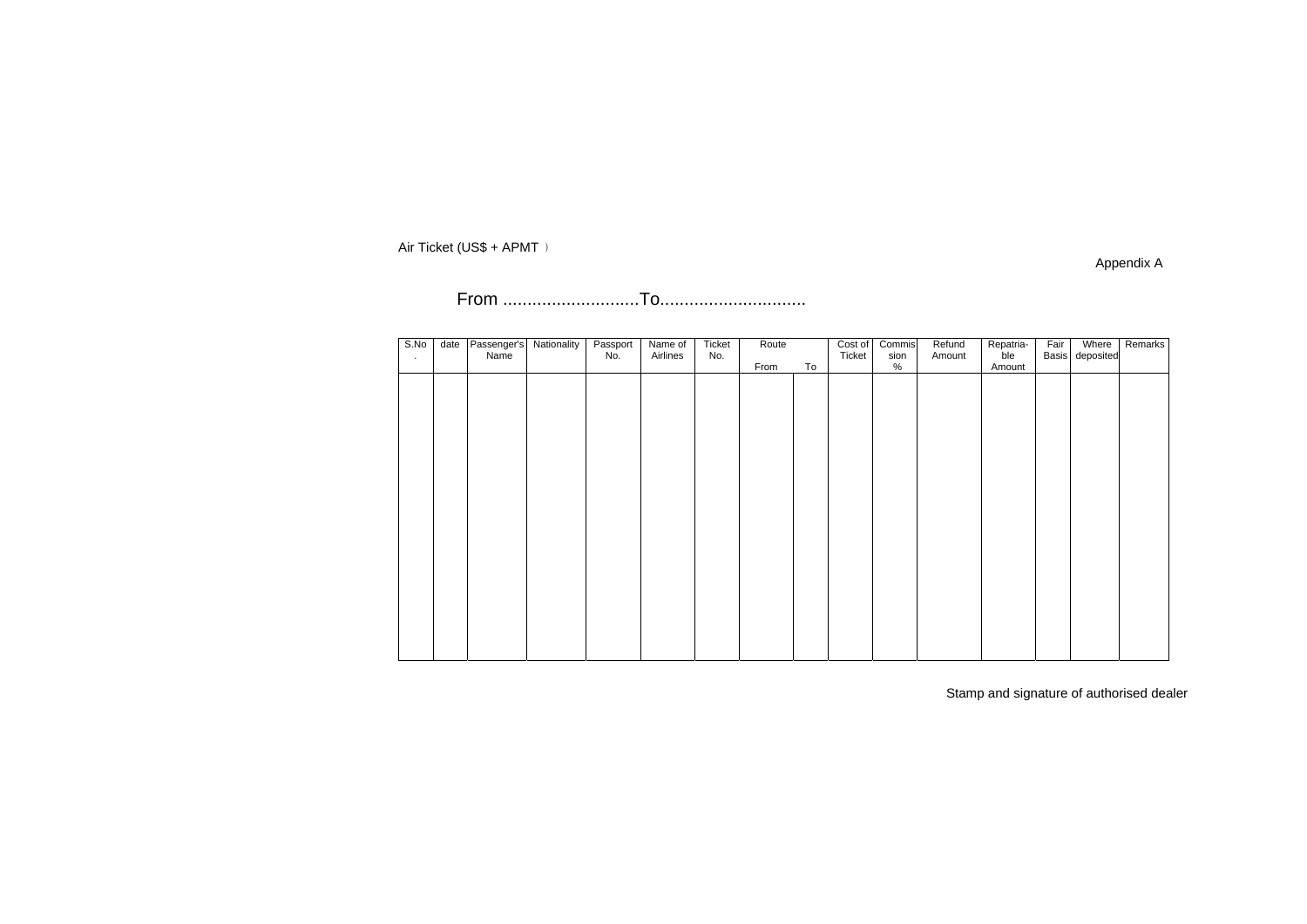### Appendix B

| S. No. | date |                | airway Bill<br>Airlines<br>Sector<br>Consignor<br>Consignee |    |                  | Cost of                         | Commis | Net |                                                         | Remarks<br>Amount |  |  |
|--------|------|----------------|-------------------------------------------------------------|----|------------------|---------------------------------|--------|-----|---------------------------------------------------------|-------------------|--|--|
|        |      | Number<br>from |                                                             | To | Cargo<br>Freight | Repatriable<br>sion %<br>amount |        |     | <b>Bank Permit</b><br>if any No. &<br>Deposited<br>date |                   |  |  |
|        |      |                |                                                             |    |                  |                                 |        |     |                                                         |                   |  |  |
|        |      |                |                                                             |    |                  |                                 |        |     |                                                         |                   |  |  |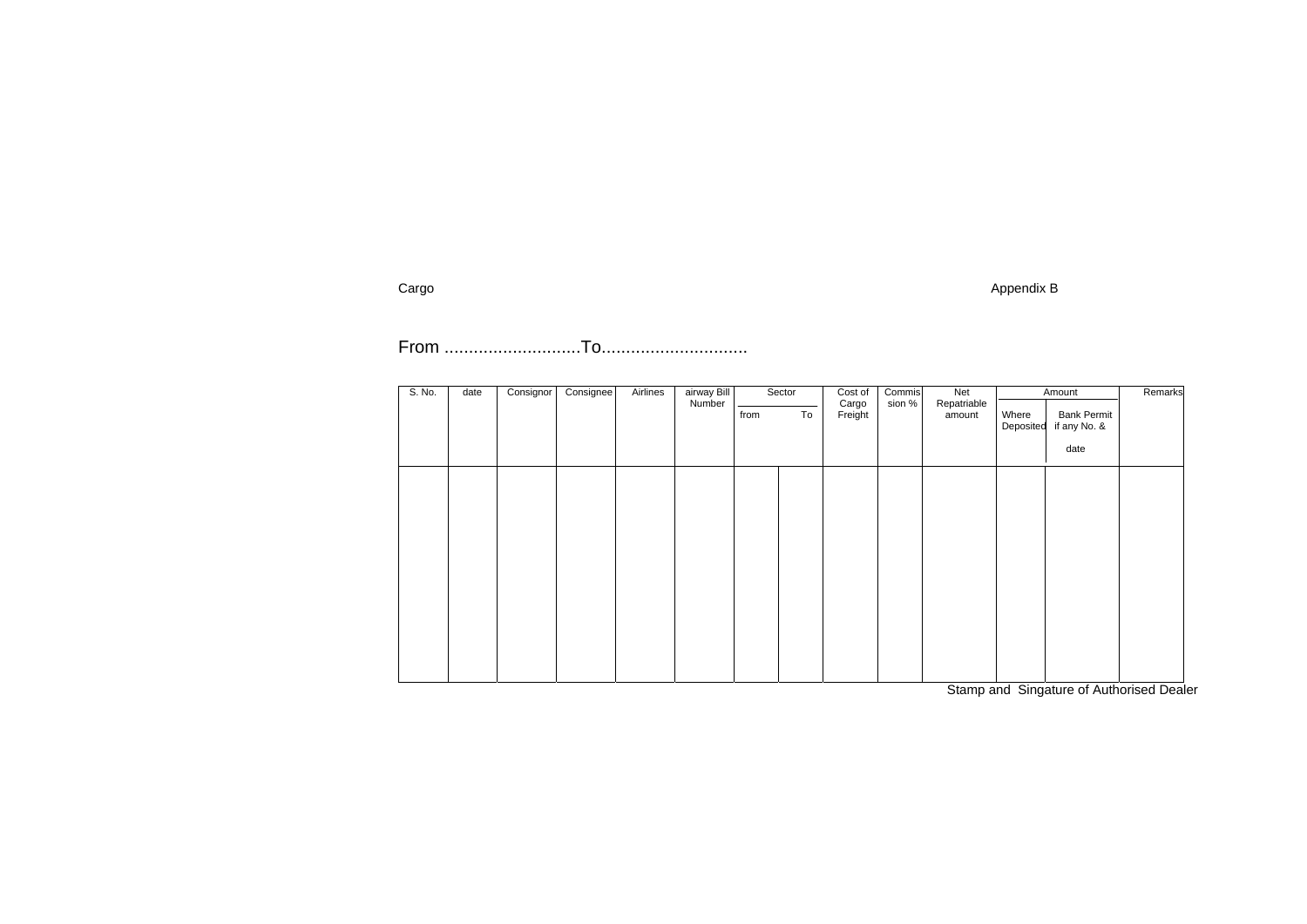## Courier From ............................To..............................

| $\overline{\mathsf{S}}$ .<br>No. | date | <b>Airway Bill</b><br>NO. | Invoice<br>No. | Sender's<br>Name | Receiver's<br>Name | description<br>of<br>Document | Weight | Sector | Total<br>Cost | Commis-<br>sion<br>$\%$ | Local<br>Expenses | Repatriable<br>Amount | Name of<br>Agents | Payment<br>To<br>Airlines |
|----------------------------------|------|---------------------------|----------------|------------------|--------------------|-------------------------------|--------|--------|---------------|-------------------------|-------------------|-----------------------|-------------------|---------------------------|
|                                  |      |                           |                |                  |                    |                               |        |        |               |                         |                   |                       |                   |                           |
|                                  |      |                           |                |                  |                    |                               |        |        |               |                         |                   |                       |                   |                           |
|                                  |      |                           |                |                  |                    |                               |        |        |               |                         |                   |                       |                   |                           |
|                                  |      |                           |                |                  |                    |                               |        |        |               |                         |                   |                       |                   |                           |
|                                  |      |                           |                |                  |                    |                               |        |        |               |                         |                   |                       |                   |                           |
|                                  |      |                           |                |                  |                    |                               |        |        |               |                         |                   |                       |                   |                           |
|                                  |      |                           |                |                  |                    |                               |        |        |               |                         |                   |                       |                   |                           |

Stamp and Singature of Authorised Dealer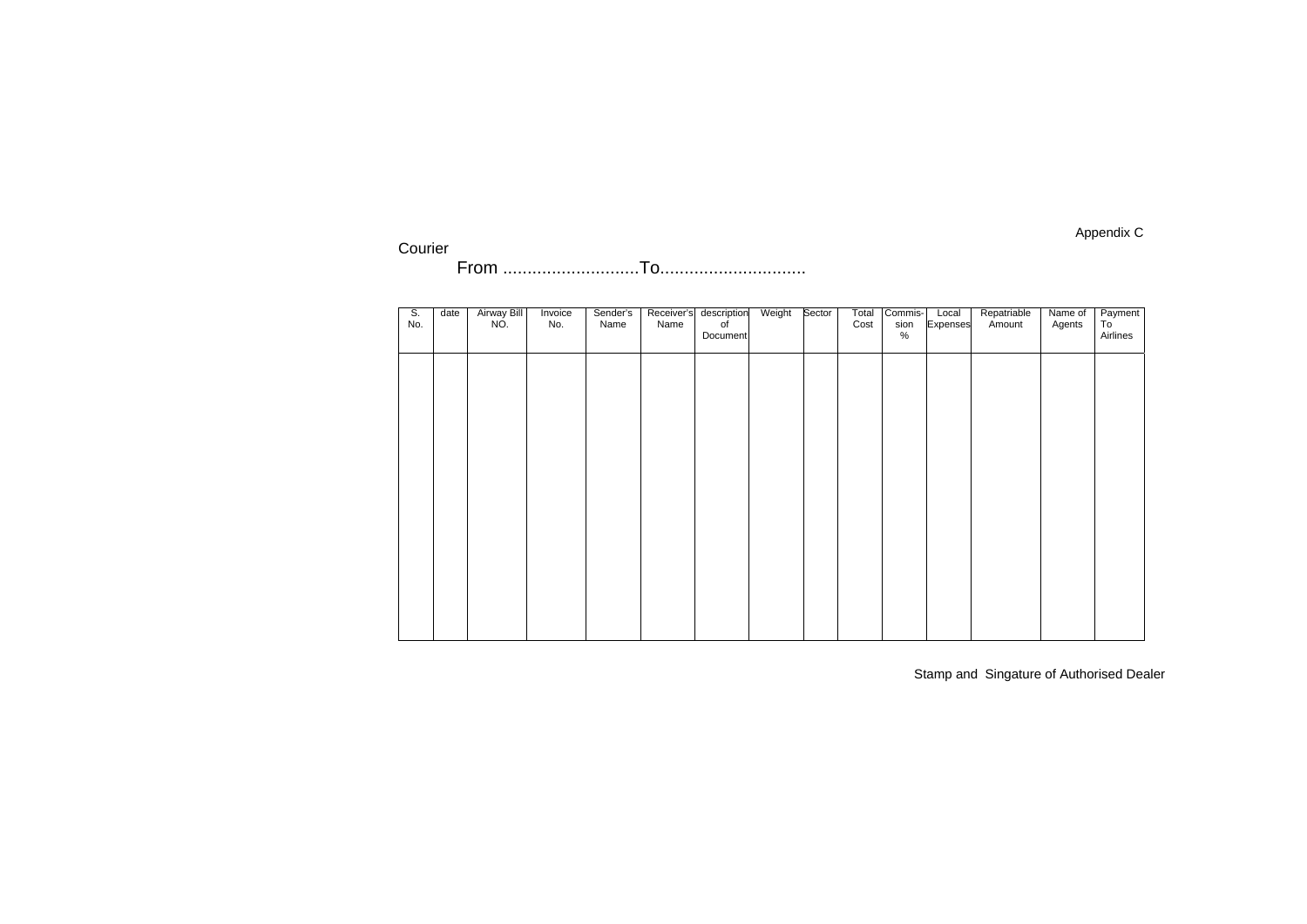## Tours From ............................To..............................

| S. No. | date | Name and    | No. of  | Invoice | Receipt | <b>Bank</b> | Nepal    | Net         | Advance  | Remarks |
|--------|------|-------------|---------|---------|---------|-------------|----------|-------------|----------|---------|
|        |      | Nationality | tourist | no.     | Amount  | Deposited   | Shares & | Repatriable | Received |         |
|        |      |             |         |         |         | Amount      | Commis-  | Amount      | Amount & |         |
|        |      |             |         |         |         |             | sion     |             | Date     |         |
|        |      |             |         |         |         |             |          |             |          |         |
|        |      |             |         |         |         |             |          |             |          |         |
|        |      |             |         |         |         |             |          |             |          |         |
|        |      |             |         |         |         |             |          |             |          |         |
|        |      |             |         |         |         |             |          |             |          |         |
|        |      |             |         |         |         |             |          |             |          |         |
|        |      |             |         |         |         |             |          |             |          |         |
|        |      |             |         |         |         |             |          |             |          |         |
|        |      |             |         |         |         |             |          |             |          |         |
|        |      |             |         |         |         |             |          |             |          |         |
|        |      |             |         |         |         |             |          |             |          |         |
|        |      |             |         |         |         |             |          |             |          |         |
|        |      |             |         |         |         |             |          |             |          |         |
|        |      |             |         |         |         |             |          |             |          |         |
|        |      |             |         |         |         |             |          |             |          |         |
|        |      |             |         |         |         |             |          |             |          |         |
|        |      |             |         |         |         |             |          |             |          |         |
|        |      |             |         |         |         |             |          |             |          |         |
|        |      |             |         |         |         |             |          |             |          |         |
|        |      |             |         |         |         |             |          |             |          |         |
|        |      |             |         |         |         |             |          |             |          |         |

Stamp and Singature of Authorised Dealer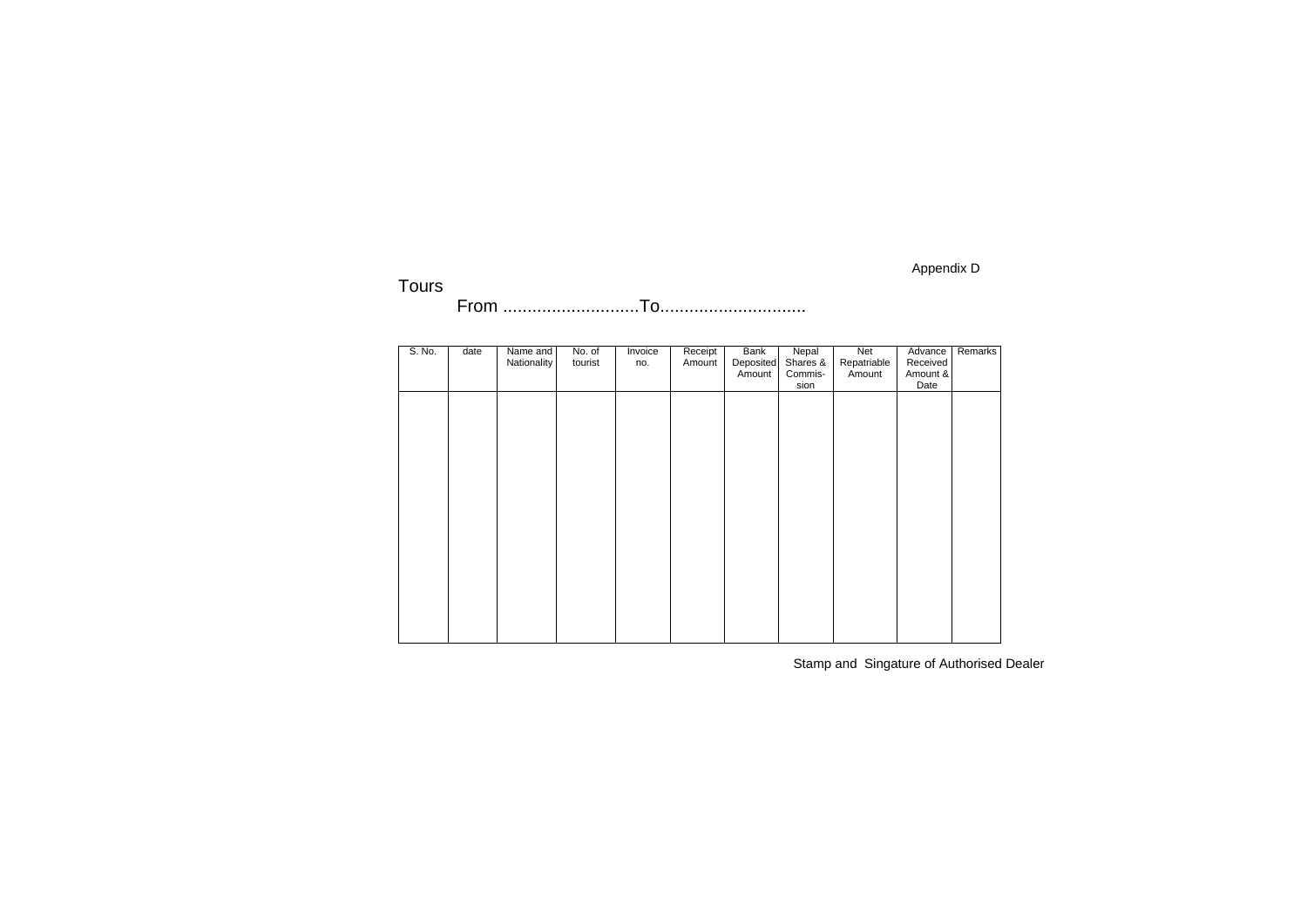### Appendix E

## Shight Seeing

## From ............................To..............................

| S. No. | date | No. of<br>Tourist | Name of<br>the Agent/<br>Party | Sight<br>Seeing | Hotel<br>Accommo<br>dation | Ticketing<br>(Domestic) | Others | <b>Total Bills</b><br>Amount<br>(In F.C.) | <b>Payment Received</b><br>(Amount In F.C.)<br>Cash, TC<br>Draft TT<br>Others |  | Remarks |
|--------|------|-------------------|--------------------------------|-----------------|----------------------------|-------------------------|--------|-------------------------------------------|-------------------------------------------------------------------------------|--|---------|
|        |      |                   |                                |                 |                            |                         |        |                                           |                                                                               |  |         |
|        |      |                   |                                |                 |                            |                         |        |                                           |                                                                               |  |         |
|        |      |                   |                                |                 |                            |                         |        |                                           |                                                                               |  |         |
|        |      |                   |                                |                 |                            |                         |        |                                           |                                                                               |  |         |
|        |      |                   |                                |                 |                            |                         |        |                                           |                                                                               |  |         |
|        |      |                   |                                |                 |                            |                         |        |                                           |                                                                               |  |         |
|        |      |                   |                                |                 |                            |                         |        |                                           |                                                                               |  |         |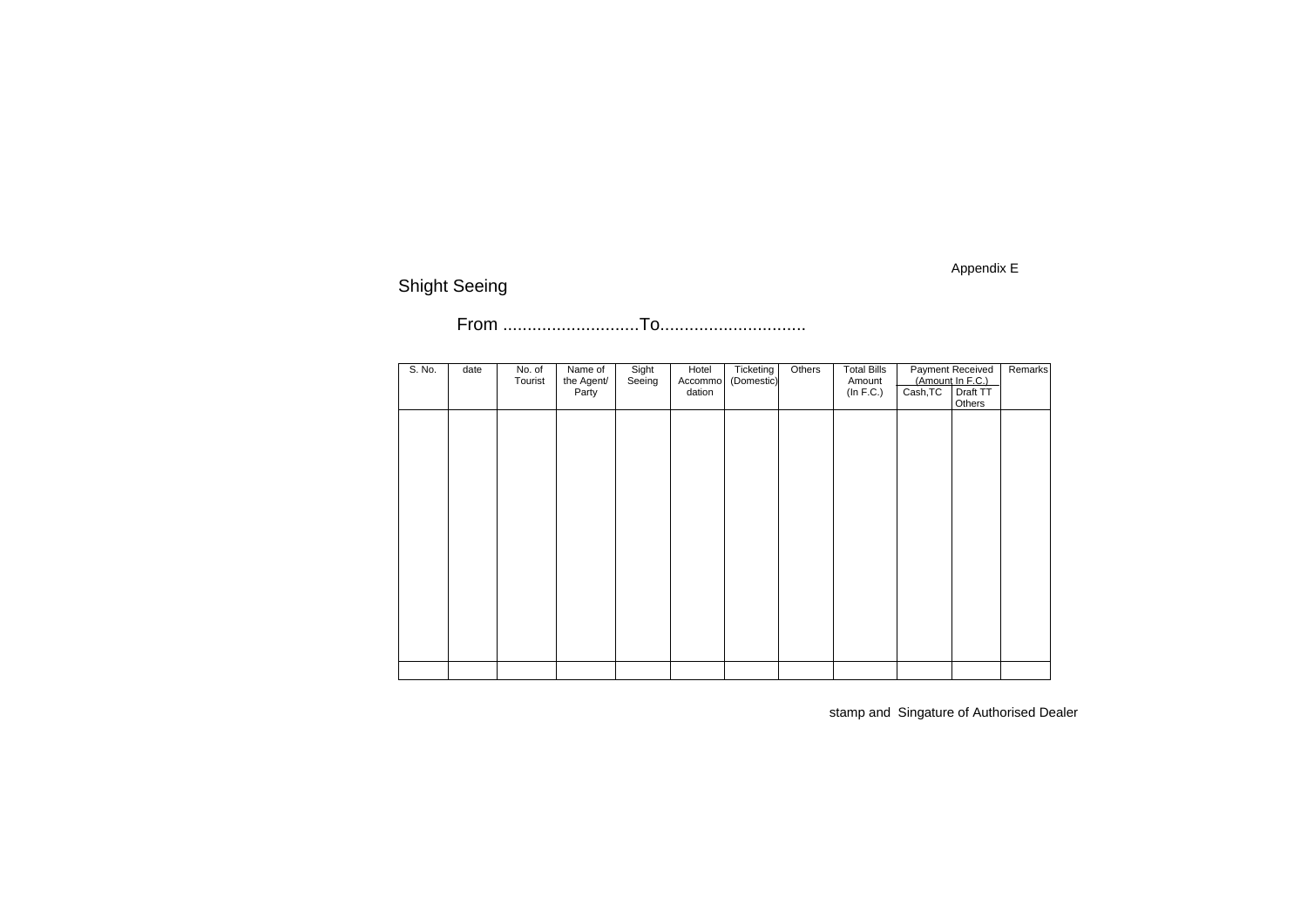Appendix F

## Credit Sale

## From ............................To..............................

| S. No. | date | No. of  | Name of    | Sight  | Hotel   | Ticketing  | Others | <b>Total Bills</b> |          | <b>Payment Received</b> | Remarks |
|--------|------|---------|------------|--------|---------|------------|--------|--------------------|----------|-------------------------|---------|
|        |      | Tourist | the Agent/ | Seeing | Accommo | (Domestic) |        | Amount             |          | (Amount In F.C.)        |         |
|        |      |         | Party      |        | dation  |            |        | (In F.C.)          | Cash, TC | Draft TT                |         |
|        |      |         |            |        |         |            |        |                    |          | Others                  |         |
|        |      |         |            |        |         |            |        |                    |          |                         |         |
|        |      |         |            |        |         |            |        |                    |          |                         |         |
|        |      |         |            |        |         |            |        |                    |          |                         |         |
|        |      |         |            |        |         |            |        |                    |          |                         |         |
|        |      |         |            |        |         |            |        |                    |          |                         |         |
|        |      |         |            |        |         |            |        |                    |          |                         |         |
|        |      |         |            |        |         |            |        |                    |          |                         |         |
|        |      |         |            |        |         |            |        |                    |          |                         |         |
|        |      |         |            |        |         |            |        |                    |          |                         |         |
|        |      |         |            |        |         |            |        |                    |          |                         |         |
|        |      |         |            |        |         |            |        |                    |          |                         |         |
|        |      |         |            |        |         |            |        |                    |          |                         |         |
|        |      |         |            |        |         |            |        |                    |          |                         |         |
|        |      |         |            |        |         |            |        |                    |          |                         |         |
|        |      |         |            |        |         |            |        |                    |          |                         |         |
|        |      |         |            |        |         |            |        |                    |          |                         |         |
|        |      |         |            |        |         |            |        |                    |          |                         |         |
|        |      |         |            |        |         |            |        |                    |          |                         |         |
|        |      |         |            |        |         |            |        |                    |          |                         |         |

Stamp and Singature of Authorised Dealer